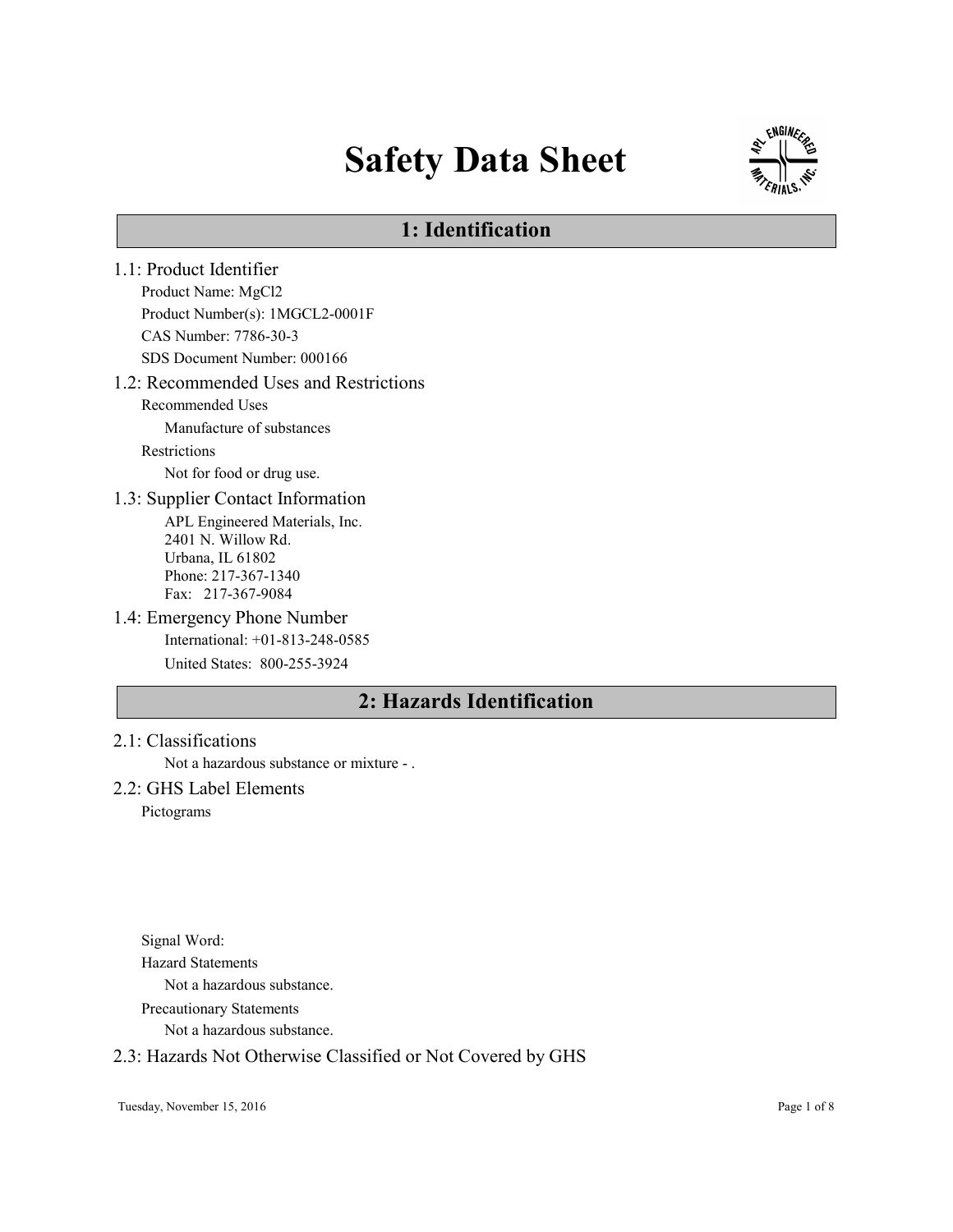None.

2.4: Amount(s) of substances with unknown toxicity

None

# 3: Composition/Information on Ingredients

| $3.1$ : Ingredient<br>MgCl2     | 100 | MgCl2 | .Weight% .Formula .CAS Number .Mol Wt .EC Number<br>7786-30-3 | 95.21 | 232-094-6 |
|---------------------------------|-----|-------|---------------------------------------------------------------|-------|-----------|
| 3.2: Other Hazardous components |     |       |                                                               |       |           |
| none                            |     |       |                                                               |       |           |

- 3.3: Trade Secret Disclaimer
	- none
- 3.4: Synonyms

Magnesium Chloride

## 4: First Aid Measures

## 4.1: First Aid

#### General

Remove person from area of exposure and remove any contaminated clothing

Consult with physician and provide this Safety Data Sheet

In contact with eyes

Flush eyes with plenty of water for at least 15 minutes, occasionally lifting the upper and lower eyelids. Seek medical attention if irritation develops or persists

In contact with skin

Wash thoroughly with soap and plenty of water. Remove all contaminated clothing for proper laundering. Seek medical attention if irritation develops or persists.

If swallowed

If conscious and alert, rinse mouth and drink 2-4 cupfuls of water. Never give anything by mouth to an unconscious person. Do NOT induce vomiting. Get medical aid.

If inhaled

Remove from exposure to fresh air immediately. If breathing is difficult, give oxygen. Get medical aid. If breathing has ceased apply artificial respiration using oxygen and a suitable mechanical device such as a bag and a mask.

4.2: Most important symptoms and effects; acute and delayed

Abdominal pain

Diarrhea

4.3: Indication of any immediate medical attention and special treatment needed no data available

# 5: Fire Fighting Measures

# 5.1: Fire extinguishing media

dry chemical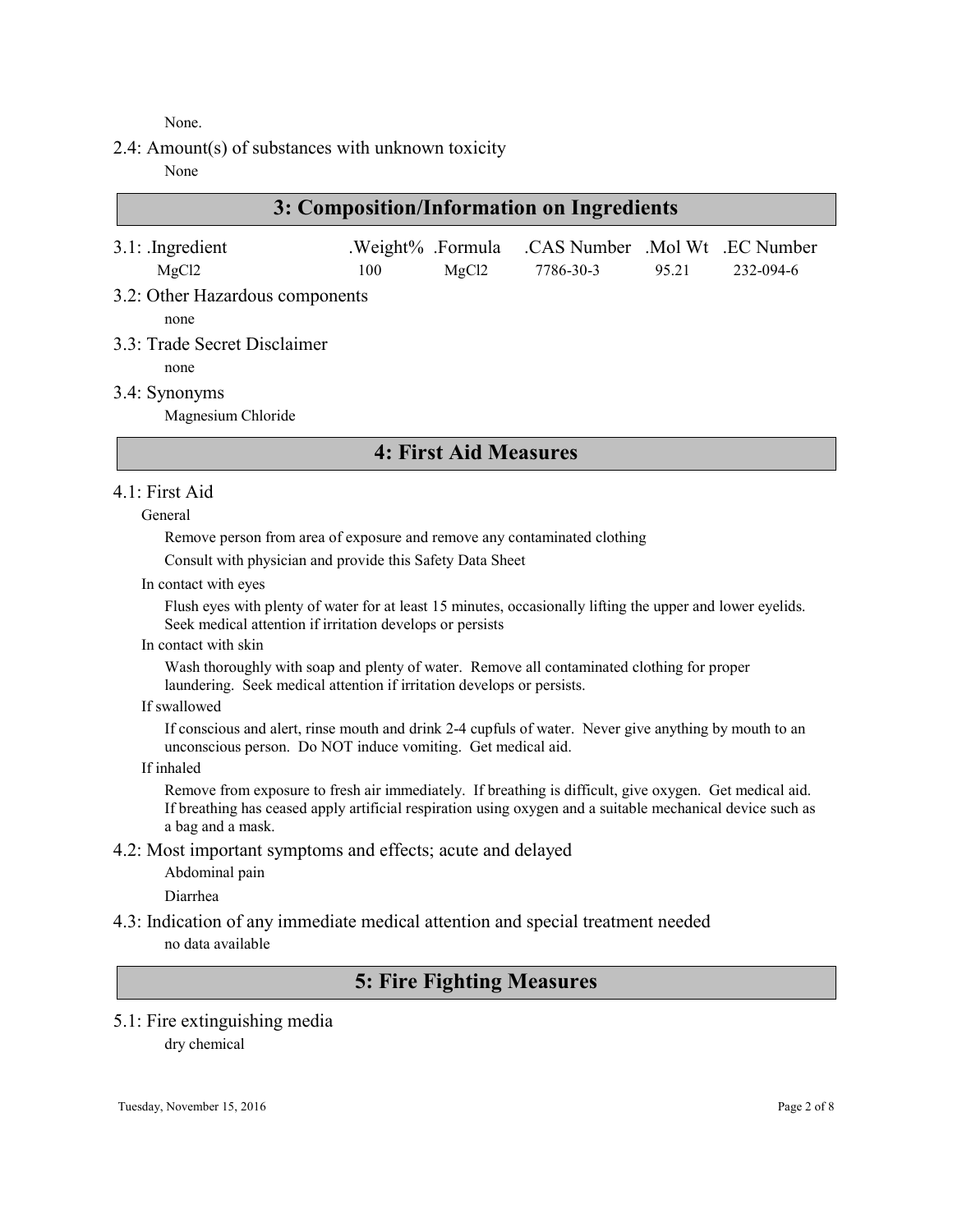carbon dioxide water or alcohol-resistant foam

- 5.2: Specific hazards arising from the substance or mixture
	- Magnesium oxides

hydrochloric acid and hydrochloric acid fumes

5.3: Special protective equipment and precautions for firefighters. Wear self contained breathing apparatus for fire fighting if necessary

# 6: Accidental Release Measures

6.1: Personal precautions, protective equipment, and emergency procedures.

Ensure adequate ventilation.

Use personal protective equipment.

Avoid dust formation.

Avoid breathing dust.

Evacuate personnel to safe areas.

For personal protection see section 8.

## 6.2: Methods and materials for containment and cleaning up.

Sweep up and shovel.

Keep in suitable, closed containers for disposal.

## 6.3: Environmental precautions

Do not let product enter drains.

6.4: Disposal

Dispose of in accordance with local regulations.

See section 13.

# 7: Handling and Storage

## 7.1: Precautions for safe handling

Avoid formation of dust and aerosols.

Provide appropriate exhaust ventilation at places where dust is formed.

See precautionary statements in section 2.2.

Avoid contact with skin and eyes.

## 7.2: Conditions for safe storage

Store in a dry and well-ventilated place.

Store away from moisture.

Store under inert gas.

Keep container tightly closed.

## 7.3: Incompatibilities

strong oxidizing agents

# 8: Exposure Controls/Personal Protection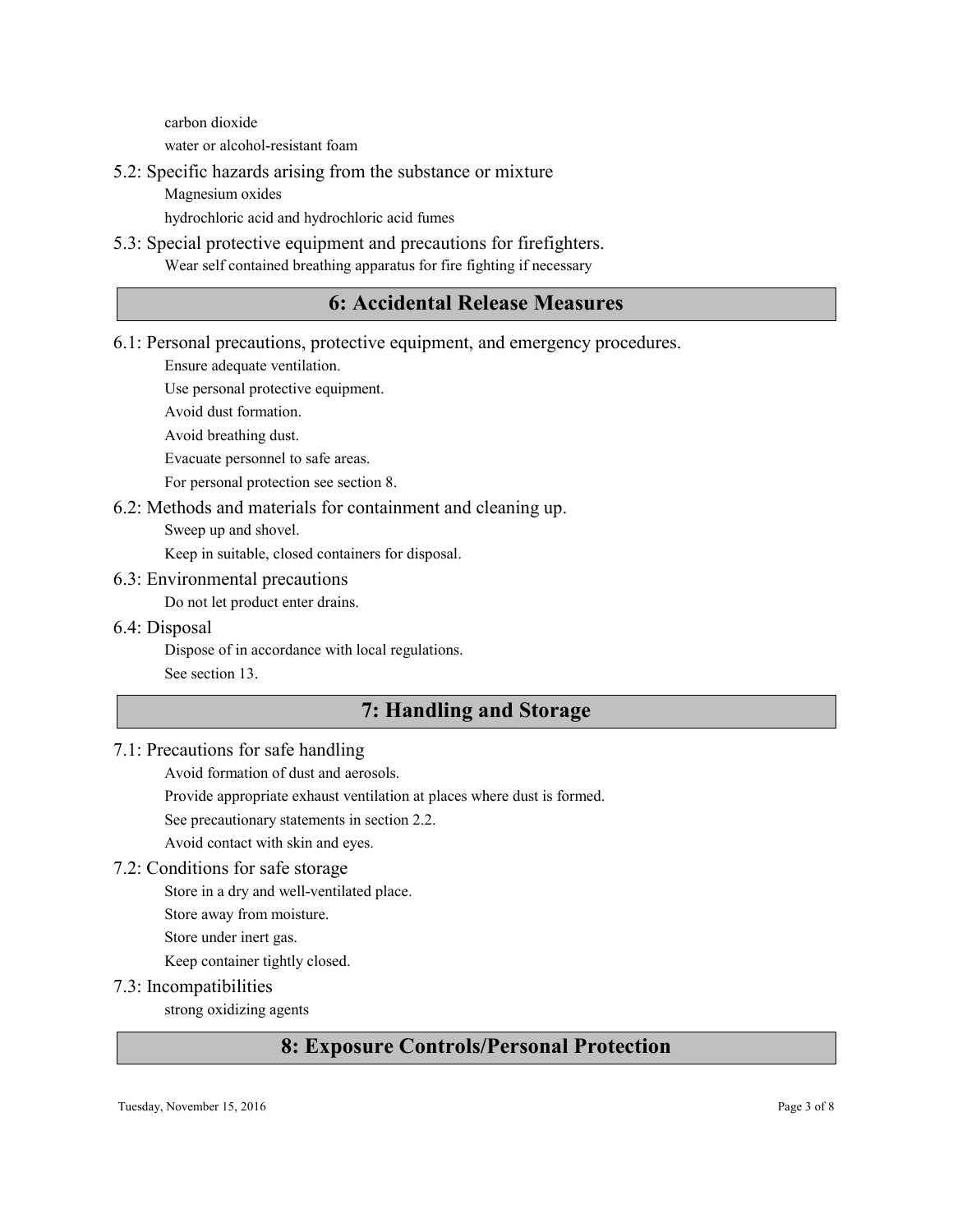## 8.1: Control parameters

```
OSHA permissible exposure limit (PEL)
```
not listed

```
ACGIH threshold limit value (TLV)
```
not listed

NIOSH recommended exposure limit (REL)

not listed

## 8.2: Engineering controls

Facilities storing or utilizing this material should be equipped with an eyewash facility and a safety shower Use adequate ventilation to keep airborne concentrations low

## 8.3: Personal protective equipment

Eyes

Wear appropriate protective eyeglasses or chemical safety goggles as described by OSHA's eye and face protection regulations in 29 CFR 1910.133 or European Standard EN166

Skin

Wear appropriate, chemical-resistant protective gloves to prevent skin exposure.

Clothing

Wear appropriate protective clothing to prevent skin exposure

Respirator

Follow the OSHA respirator regulations found in 29CFR 1910.134 or European Standard EN 149. Always use a NIOSH or European Standard EN 149 approved respirator when necessary

# 9: Physical and Chemical Properties

9.a: Appearance

State: Form: powder or spheres

Color:

9.b: Odor:

9.c: Odor threshold: no data available

9.d: pH:

9.e: Melting point / freezing point:

9.f: Initial boiling point and range:

9.g: Flashpoint: no data available

9.h: Evaporation rate: no data available

9.i: Flammability (solid, gas): no data available

9.j: Upper/lower flammability or explosive limits: no data available

9.k: Vapor pressure:

9.l: Vapor density: no data available

9.m: Relative density:

9.n: Water Solubility:

9.o: Partition coefficient: n-octanol/water: no data available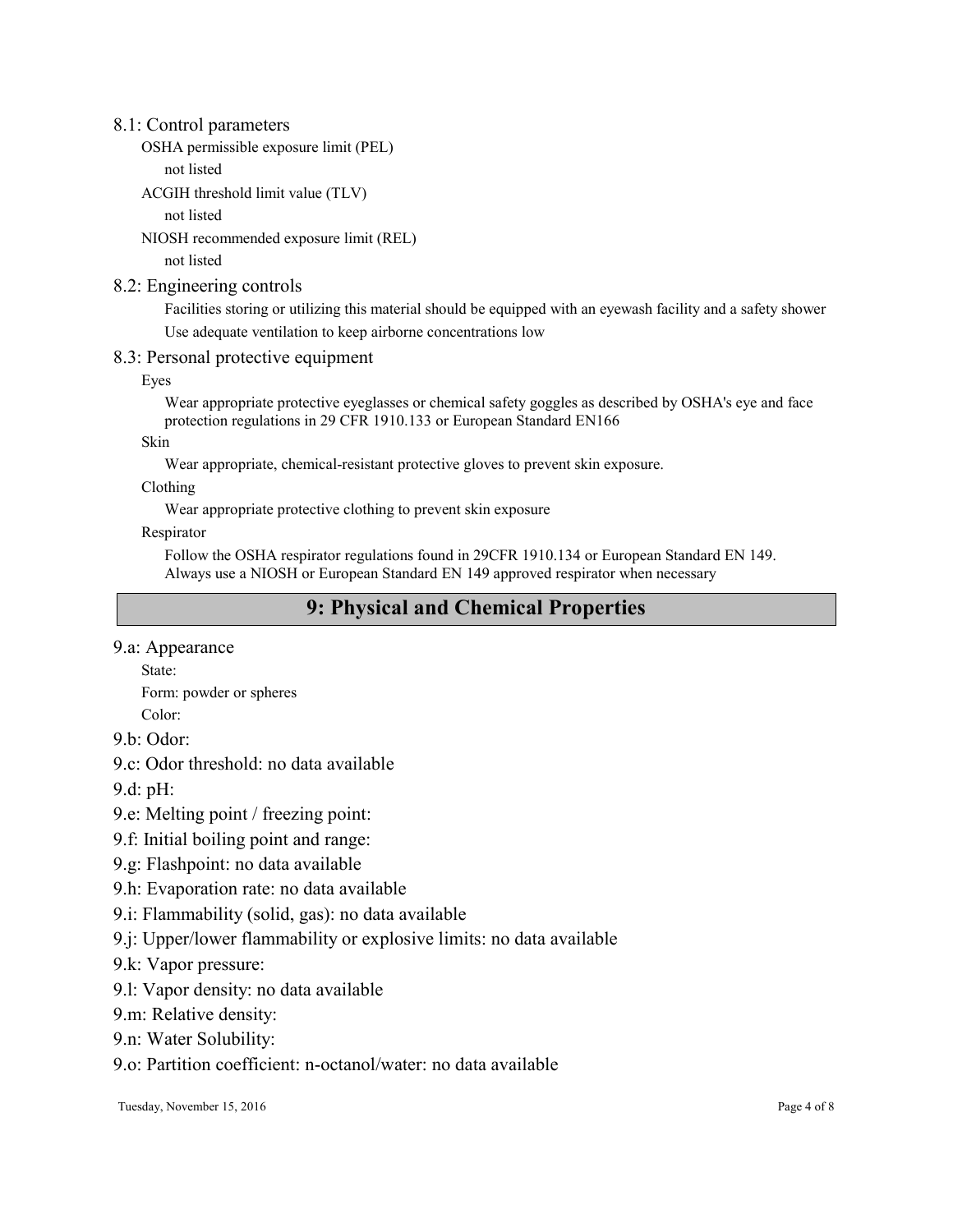- 9.p: Auto-ignition temperature: no data available
- 9.q: Decomposition temperature: no data available
- 9.r: Viscosity: no data available

## 10: Stability and Reactivity

- 10.1: Reactivity no data available
- 10.2: Chemical stability Stable under recommended storage conditions.
- 10.3: Possibility of hazardous reactions no data available
- 10.4: Conditions to avoid exposure to water
- 10.5: Incompatible materials See section 7.3.
- 10.6: Hazardous decomposition products Other decomposition products - no data available In the event of fire: see section 5.2

# 11: Toxicological Information

#### 11.1: Toxicity data

Acute toxicity - Oral LD50 Oral - rat - female  $-$  > 5,000 mg/kg Acute toxicity - Dermal LD50 Dermal - Rat - male and female  $-$  > 2,000 mg/kg Acute toxicity - Inhalation No data available. Skin corrosion/irritation no data available Eye damage/irritation No data available. Respiratory irritation No data available. Germ cell mutagenicity no data available Reproductive toxicity no data available Specific organ toxicity - single exposure No data available. Specific organ toxicity - repeated exposure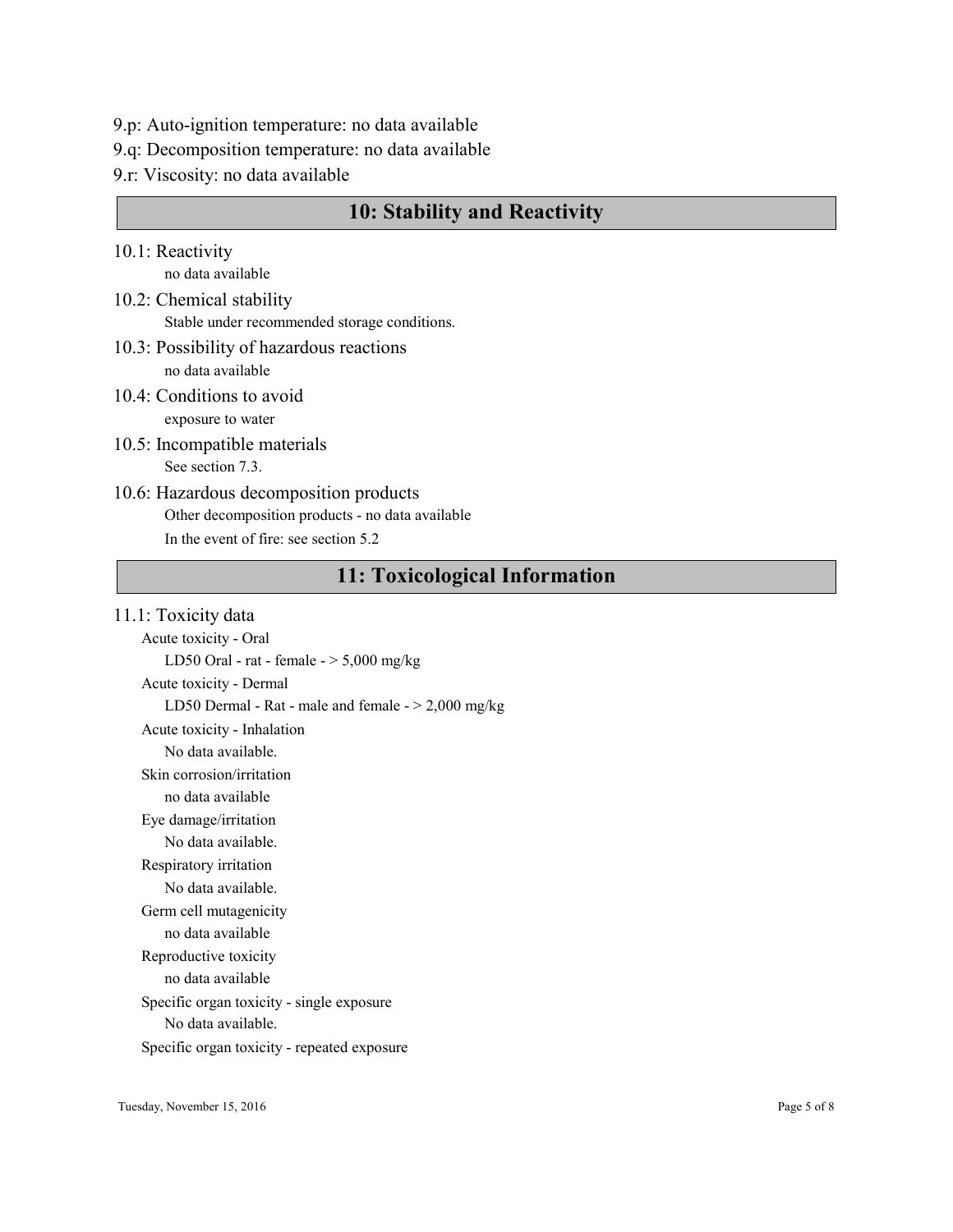#### No data available.

Aspiration hazard

No data available.

Additional information

No data available.

#### ACGIH carcinogenicity

The ACGIH has not identified any component of this product present at levels greater than or equal to 0.1% as a probable, possible or confirmed human carcinogen.

#### IARC carcinogenicity

The IARC has not identified any component of this product present at levels greater than or equal to 0.1% as a probable, possible or confirmed human carcinogen.

#### NTP carcinogenicity

The NTP has not identified any component of this product present at levels greater than or equal to 0.1% as a probable, possible or confirmed human carcinogen.

## OSHA carcinogenicity

OSHA has not identified any component of this product present at levels greater than or equal to 0.1% as a probable, possible or confirmed human carcinogen.

#### 11.2: Routes of exposure

oral

eyes

skin

#### 11.3: Symptoms of exposure

See section 4.2

## 11.4: Delayed and immediate effects of esposure

No data available

Excessive magnesium may cause central nervous system depression

## 12: Ecological Information

#### 12.1: Ecotoxicity

Toxicity to fish

static test LC50 - Pimephales promelas (fathead minnow) - 2,119.3 mg/l - 96 h

## Toxicity to daphnia and other aquatic invertebrates

static test LC50 - Daphnia magna (Water flea) - 548.4 mg/l - 48 h

## Toxicity to algae/bacteria

Growth inhibition EC50 - Desmodesmus subspicatus (Scenedesmus

subspicatus)  $>$  100 mg/l  $-$  72 h

No data available

#### 12.2: Persistence and degradability

no data available

#### 12.3: Bioaccumulative potential

no data available

#### 12.4: Mobility in soil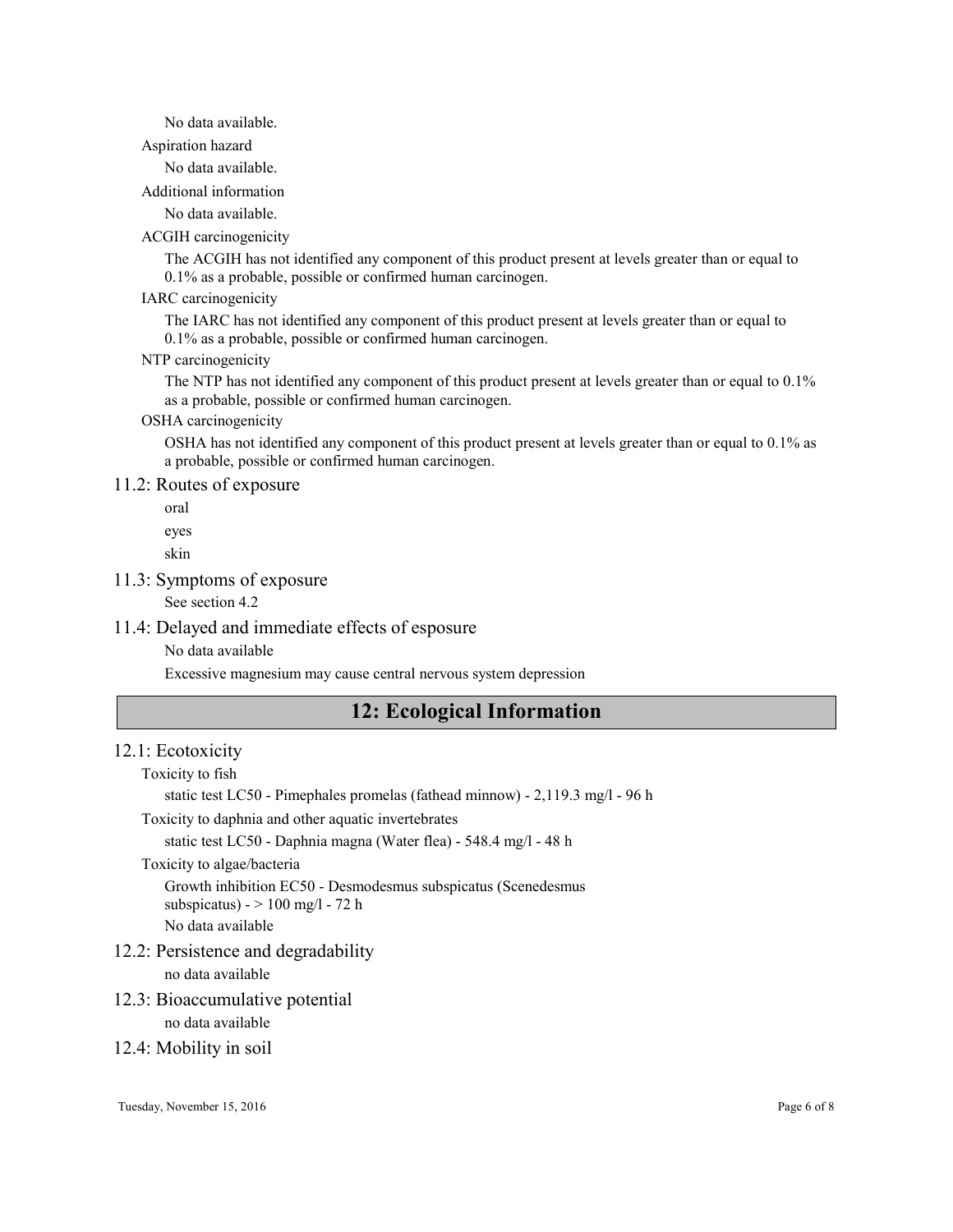no data available

# 12.5: Other effects

no data available

# 13: Disposal Considerations

- 13.1: Waste treatment methods No data available
- 13.2: Safe handling See section 7.1 .

## 13.3: Product disposal

Contact a licensed professional waste disposal service to dispose of this material.

## 13.4: Packaging disposal

Dispose of as unused product.

# 14: Transport Information

## 14.1: DOT(US)

UN Number: Not a dangerous good Proper Shipping Name: Packing Group: Shipping Class(es): 0 Marine Pollutant: No

## 14.2: IMDG

UN Number: Not a dangerous good Proper Shipping Name: Packing Group: Shipping Class(es): 0 Marine Pollutant: No

## 14.3: IATA

UN Number: Not a dangerous good Proper Shipping Name: Packing Group: Shipping Class(es): 0

## 14.4: Special Shipping Precautions

None

# 15: Regulatory Information

## 15.1: TSCA inventory

This material is listed on the TSCA inventory.

## 15.2: SARA 302 components

This material is not subject to the reporting requirements of SARA Title III, Section 302.